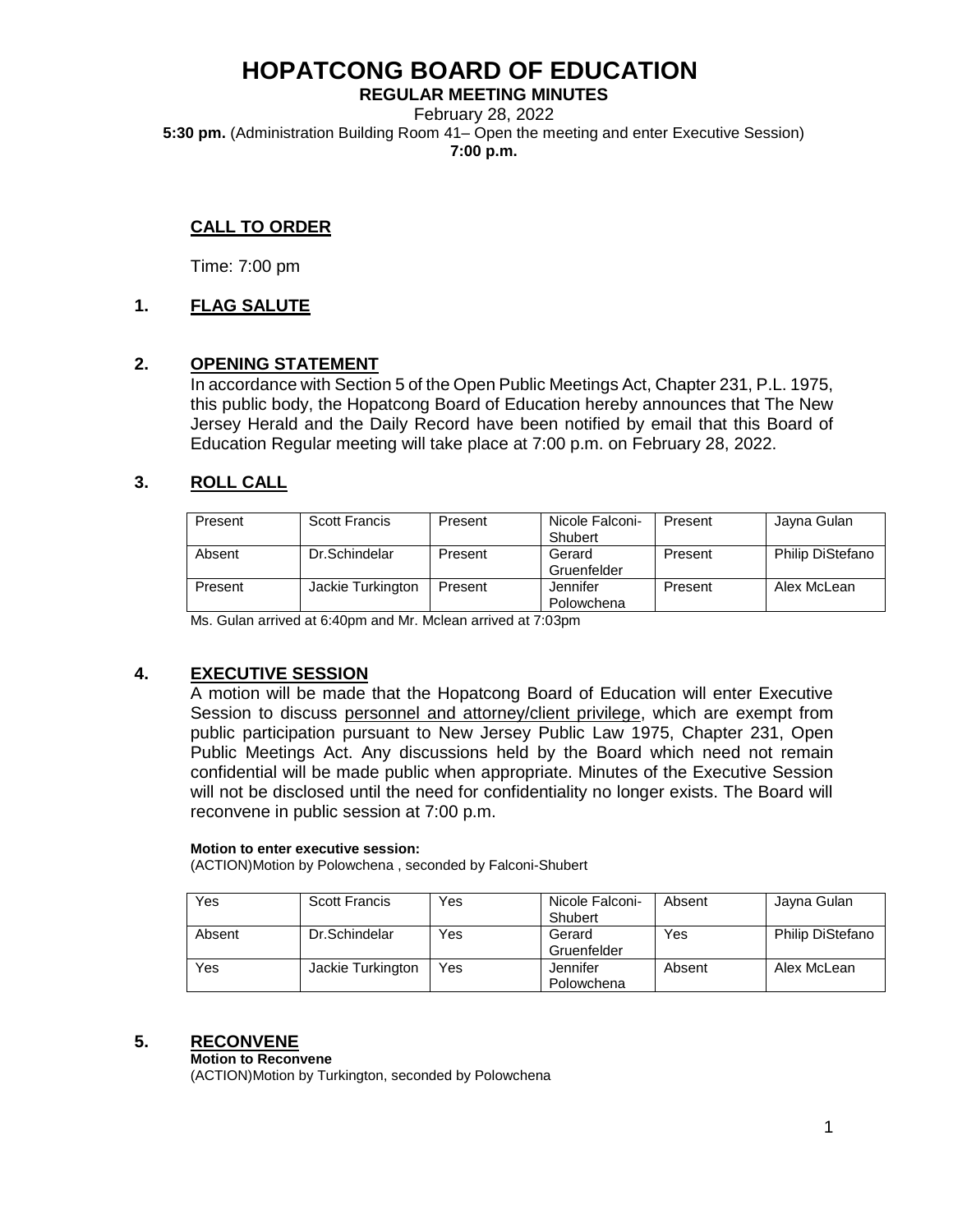### **REGULAR MEETING MINUTES**

February 28, 2022

**5:30 pm.** (Administration Building Room 41– Open the meeting and enter Executive Session)

**7:00 p.m.**

| Yes    | <b>Scott Francis</b> | Yes | Nicole Falconi-<br>Shubert | Yes | Jayna Gulan             |
|--------|----------------------|-----|----------------------------|-----|-------------------------|
| Absent | Dr.Schindelar        | Yes | Gerard<br>Gruenfelder      | Yes | <b>Philip DiStefano</b> |
| Yes    | Jackie Turkington    | Yes | Jennifer<br>Polowchena     | Yes | Alex McLean             |

# **6. APPROVAL OF MINUTES**

Approval of the minutes of the following meetings, as reported by the Board Secretary reviewed by the Board President and members of the Board:

a. January 31, 2022 – Regular Meeting

#### **Motion to approve table 6a:**

(ACTION)Motion by Gruenfelder, seconded by DiStefano

| No     | <b>Scott Francis</b> | No  | Nicole Falconi- | Yes | Jayna Gulan             |
|--------|----------------------|-----|-----------------|-----|-------------------------|
|        |                      |     | Shubert         |     |                         |
| Absent | Dr. Schindelar       | Yes | Gerard          | Yes | <b>Philip DiStefano</b> |
|        |                      |     | Gruenfelder     |     |                         |
| Yes    | Jackie Turkington    | No  | Jennifer        | No  | Alex McLean             |
|        |                      |     | Polowchena      |     |                         |

#### **Motion fails**

#### **Motion to approve 6a:**

(ACTION)Motion by Turkington, seconded by Polowchena

| Yes    | <b>Scott Francis</b> | Yes | Nicole Falconi-<br>Shubert | Yes | Jayna Gulan             |
|--------|----------------------|-----|----------------------------|-----|-------------------------|
| Absent | Dr.Schindelar        | Yes | Gerard<br>Gruenfelder      | Yes | <b>Philip DiStefano</b> |
| Yes    | Jackie Turkington    | Yes | Jennifer<br>Polowchena     | Yes | Alex McLean             |

# **7. SUPERINTENDENT'S REPORT AND HIB REPORT**

- a. Superintendent's Report **Joseph S. Piccirillo, Superintendent of Schools**
	- 1. PreK Update start of state preschool expansion grant program
	- 2. COVID Update March 7 mask optional, masks not required on busses
	- 3. Orchestra Club instruments provided by local private school, sharing staff and students at the MS. (expected to start in the next few weeks, waiting on instruments). Exploring opportunities for students to participate in cross curricular opportunities.
	- 4. Ski Club offered through warm jackets fund grant. 40 Students.
	- 5. Half Days for Students March 14, 15 & 16 District Wide (Parent conferences for Elementary, Secondary professional development).
	- 6. HS Graduation Thursday, June 9
	- 7. Contract Review contracts reviewed by attorney and risk management.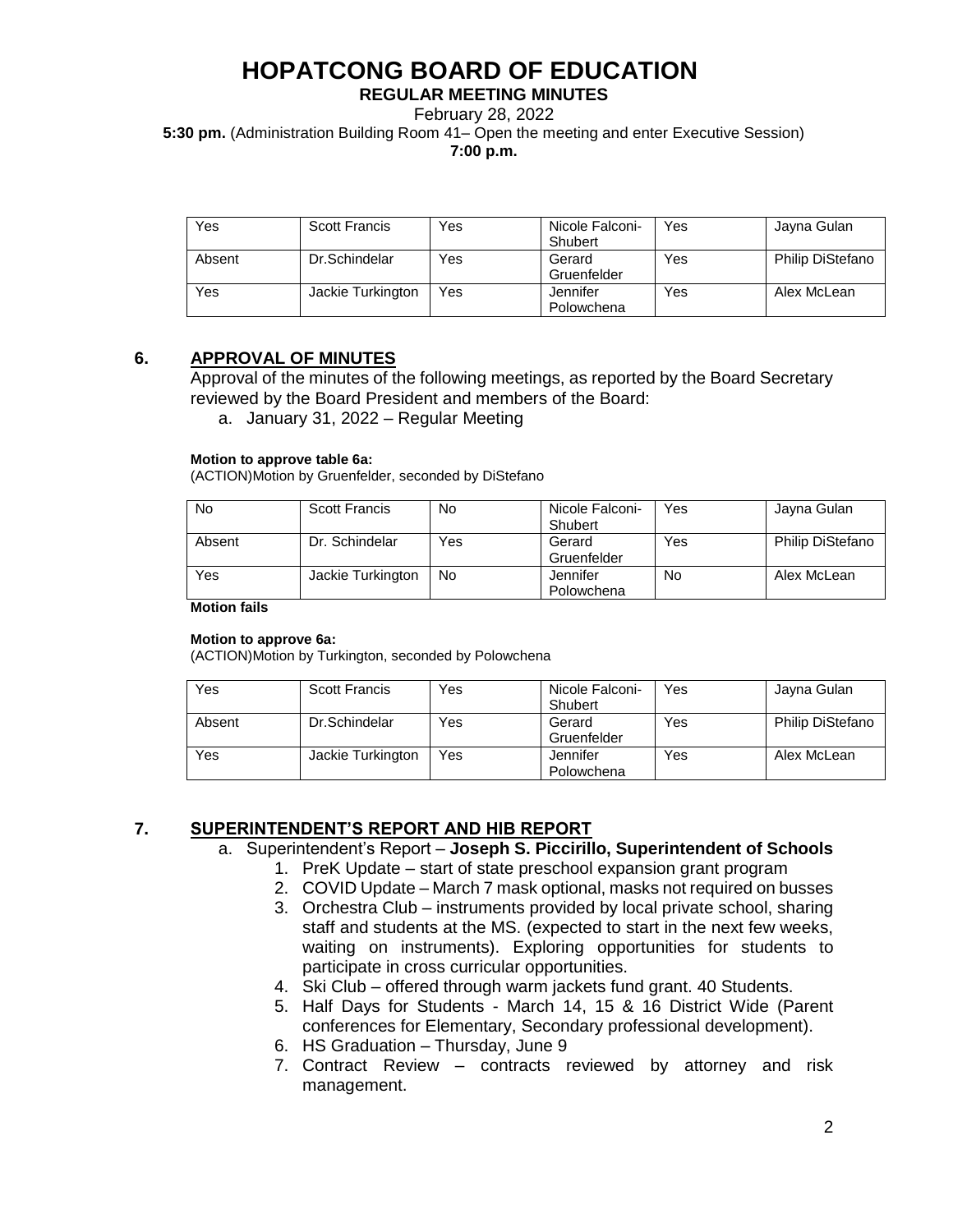### **REGULAR MEETING MINUTES**

February 28, 2022 **5:30 pm.** (Administration Building Room 41– Open the meeting and enter Executive Session) **7:00 p.m.**

- 8. Budget Process Update March  $14<sup>th</sup>$  committee of the whole to discuss normal committee agendas and preliminary budget, 5:30pm meeting start time.
- b. A second reading and approval of the Superintendent's HIB Report for January 2022 as presented to the Board at the January meeting on January 31, 2022. Approval of the Superintendent's HIB report for February 2022 for first reading and review as presented to the Board at the February meeting on February 28, 2022.

#### **Motion to approve 7a – 7b:**

(ACTION)Motion by Falconi-Shubert, seconded by Gulan

| Yes    | <b>Scott Francis</b> | Yes | Nicole Falconi-<br>Shubert | Yes | Jayna Gulan             |
|--------|----------------------|-----|----------------------------|-----|-------------------------|
| Absent | Dr.Schindelar        | Yes | Gerard<br>Gruenfelder      | Yes | <b>Philip DiStefano</b> |
| Yes    | Jackie Turkington    | Yes | Jennifer<br>Polowchena     | Yes | Alex McLean             |

# **8. ACKNOWLEDGEMENTS/CORRESPONDENCE**

- a. Congratulations to **Michael Mastroeni** on Young Man of the Year award.
- b. Congratulations to **Christy Brennan** on breaking Hopatcong's Basketball points record and for reaching 2000 points in her High School career.
- c. Congratulations to followings students for passing the Seal of Biliteracy.

**Andrea Londono Julio Marroquin Juarroz Thomas O'Brien Claudia Leon Keileen Trochez Tome David Garcia Danna Contreras Ordenana**

- d. Congratulations to High School Hockey Team 2<sup>nd</sup> Place Haas Cup.
- e. Congratulations to **Competition Cheerleading** 2<sup>nd</sup> Place Maryland Nationals.
- f. The following students were chosen as **Hopatcong High School's Students of the Month** for their outstanding performance in January 2022:

Grade 8 – **Mason LaTorre** Grade 10 – **Gregory Smith** Grade 11 – **Tatiana Sinegra** Grade 12 – **Emilyanne Eckardt** Honorable Mention: **Patrick Terebecke** and **Leilani Vasco**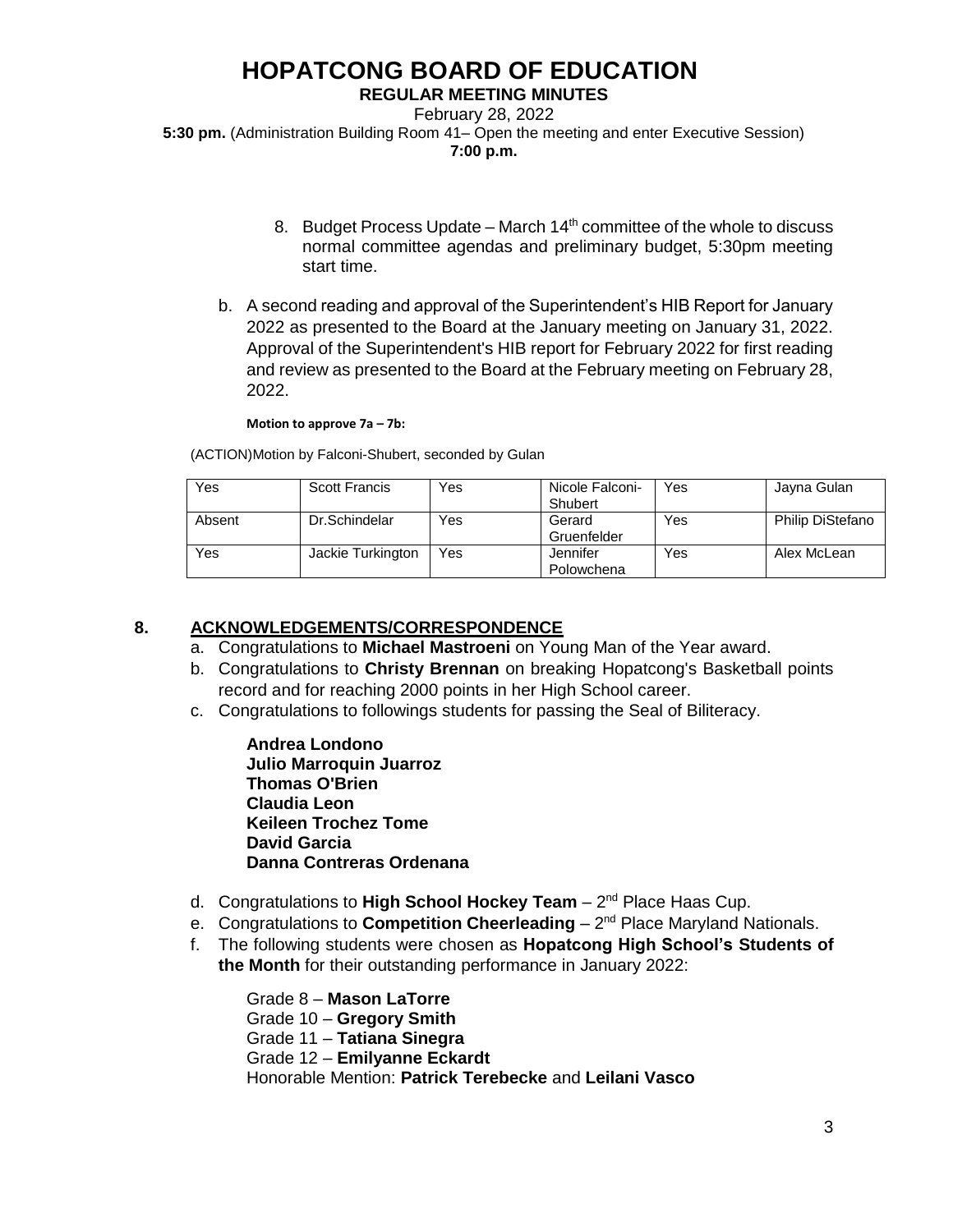### **REGULAR MEETING MINUTES**

February 28, 2022 **5:30 pm.** (Administration Building Room 41– Open the meeting and enter Executive Session) **7:00 p.m.**

g. The following students were chosen as **Hopatcong High School Scholar Athlete of the Month** for their outstanding performance in January 2022:

Bowling **– Travis Beeh,** Senior Ice Hockey **– Ethan Tillery,** Junior

- h. Congratulations to Hopatcong High Schools High Honor and Honor Roll for Marking Period 2.
- i. Congratulations to Hopatcong Middle Schools High Honor and Honor Roll for Marking Period 2.

#### **Motion to approve 8a – 8i:**

(ACTION)Motion by DiStefano, seconded by Turkington

| Yes    | <b>Scott Francis</b> | Yes | Nicole Falconi-<br>Shubert | Yes | Jayna Gulan             |
|--------|----------------------|-----|----------------------------|-----|-------------------------|
| Absent | Dr. Schindelar       | Yes | Gerard<br>Gruenfelder      | Yes | <b>Philip DiStefano</b> |
| Yes    | Jackie Turkington    | Yes | Jennifer<br>Polowchena     | Yes | Alex McLean             |

# **9. PARENT/TEACHER**

a. Parent/Teacher Organization Representatives – Nicole Falconi-Shubert re: HEPTO reported that Books and Beyond is in full swing and fundraisers are beginning soon, i.e., Gertrude Hawk, Display My Art which puts students' artwork on mugs and blankets. There will be a BOGO at the Book Fair and they are thinking of offering a family painting night as a fundraiser. Jackie Turkington reports on HS PTO – May 21, 2022 High School Tricky Tray; HS Drama Club performing Beauty & the Beast on May 5, 6, 7; vendors can advertise in play booklet; Marching Band will play in the lobby at the NJ Devils vs. Rangers game on March 22, 2022 at the Prudential Center.

#### **Motion to approve 9a:**

(ACTION)Motion by Mclean, seconded by Turkington

| .      |                      |     |                 |     |                         |
|--------|----------------------|-----|-----------------|-----|-------------------------|
| Yes    | <b>Scott Francis</b> | Yes | Nicole Falconi- | Yes | Jayna Gulan             |
|        |                      |     | Shubert         |     |                         |
| Absent | Dr.Schindelar        | Yes | Gerard          | Yes | <b>Philip DiStefano</b> |
|        |                      |     | Gruenfelder     |     |                         |
| Yes    | Jackie Turkington    | Yes | Jennifer        | Yes | Alex McLean             |
|        |                      |     | Polowchena      |     |                         |

# **10. PUBLIC COMMENT – GENERAL DISCUSSION**

Linda Padula – appreciates Snow Days but why don't we have any days built into calendar.

Cathy Cronin-Terebecke – concern about the scheduling of the Senior Prom and Graduation on consecutive days – June 8, June 9 – takes away from student's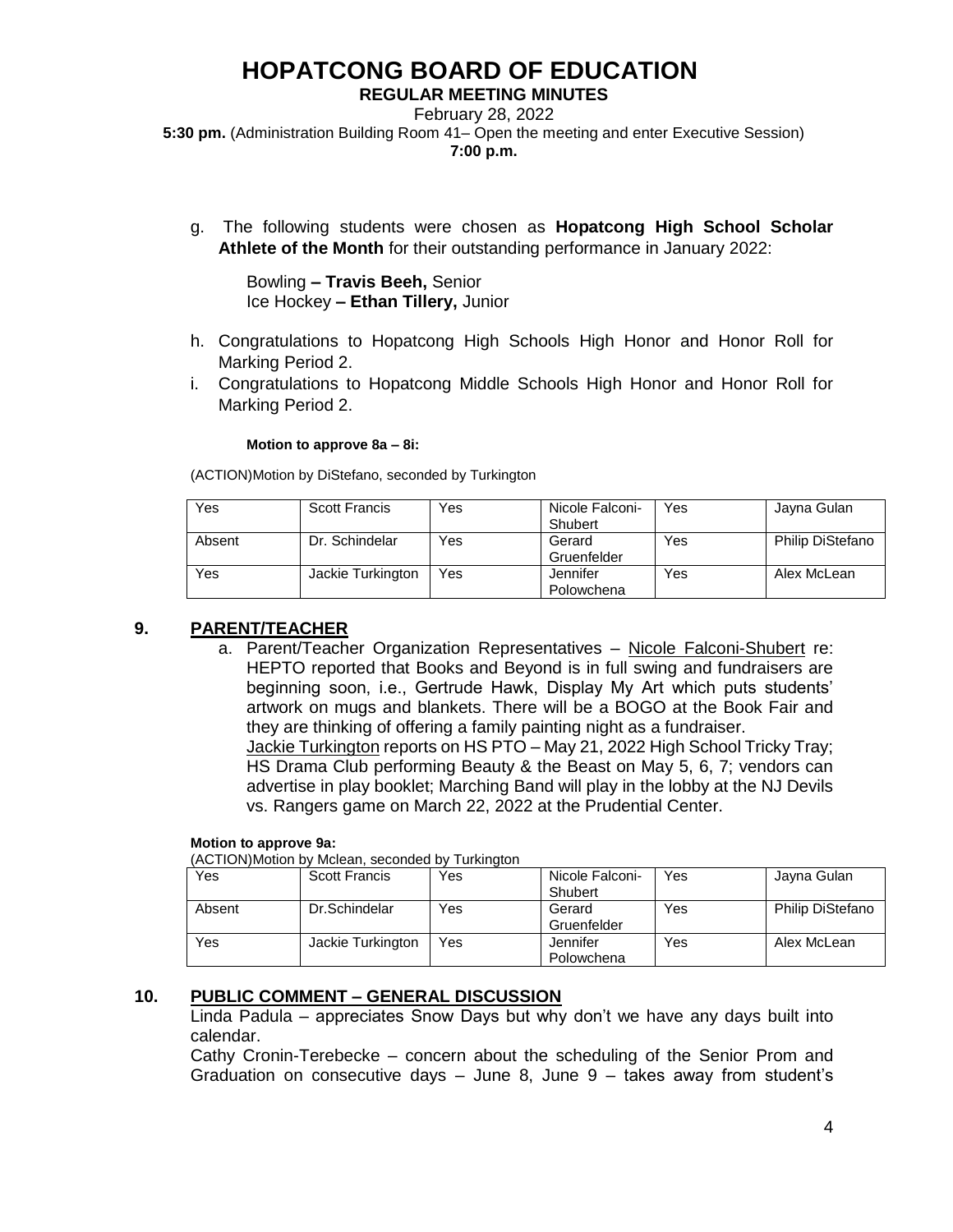### **REGULAR MEETING MINUTES**

February 28, 2022 **5:30 pm.** (Administration Building Room 41– Open the meeting and enter Executive Session) **7:00 p.m.**

enjoyment of both events. Ms. Cronin-Terebecke spoke to Perona Farms which stated that if we changed the date of the prom, the class will incur no loss. Superintendent Piccirillo responds that neither the Superintendent's office nor the board get involved with the scheduling of these events but they will look into it.

# **11. FINANCE**

Approval of the following Finance items, 11a. – 11g, as recommended by the Superintendent of Schools and the Operations Committee of the Board:

- a. It is recommended by the Superintendent that bills for the General Fund and Special Revenues (Grants) account, January 31, 2022 through, February 28, 2022 be approved in the following amounts: General Fund and Special Revenue (Grants) account - \$1,409,857.56 Cafeteria account Cafeteria account
- b. It is recommended by the Superintendent that the board approve the Board Secretary's Report for November 2021 and December 2021.
- c. It is recommended by the Superintendent that the board approve the Transfer Reports for November 2021 and December 2021.
- d. It isrecommended by the Superintendent that the board approve the Treasurer's Report for November 2021 and December 2021.
- e. It is recommended by the Superintendent that the board approve writing-off Check# 1005, for \$500.00 dated June 10, 2020 for the Richard Hodson Scholarship Account as the check has never been cashed.
- f. It is recommended by the Superintendent that Jeff Hallenbeck, Business Administrator/Board Secretary be designated as the Public Agency Compliance Officer (P.A.C.O.)
- g. It is recommended by the Superintendent that the board approve the acceptance of a donation to the Coach Rick Fincken Memorial Scholarship.

| <b>MONEY ORDER#</b> | <b>AMOUNT</b> | <b>DONOR</b>       |
|---------------------|---------------|--------------------|
| 27401586546         | \$50.00       | Ms. Amanda McBryar |

### **Motion to approve 11a – 11g:**

(ACTION)Motion by Turkington, seconded by Gulan

| Yes    | <b>Scott Francis</b> | Yes | Nicole Falconi-<br>Shubert | Yes | Jayna Gulan             |
|--------|----------------------|-----|----------------------------|-----|-------------------------|
| Absent | Dr.Schindelar        | Yes | Gerard<br>Gruenfelder      | Yes | <b>Philip DiStefano</b> |
| Yes    | Jackie Turkington    | Yes | Jennifer<br>Polowchena     | Yes | Alex McLean             |

# **12. PERSONNEL**

Approval of the following personnel items, **12a – 12n,** as recommended by the Superintendent of Schools and the Student Achievement Committee of the Board: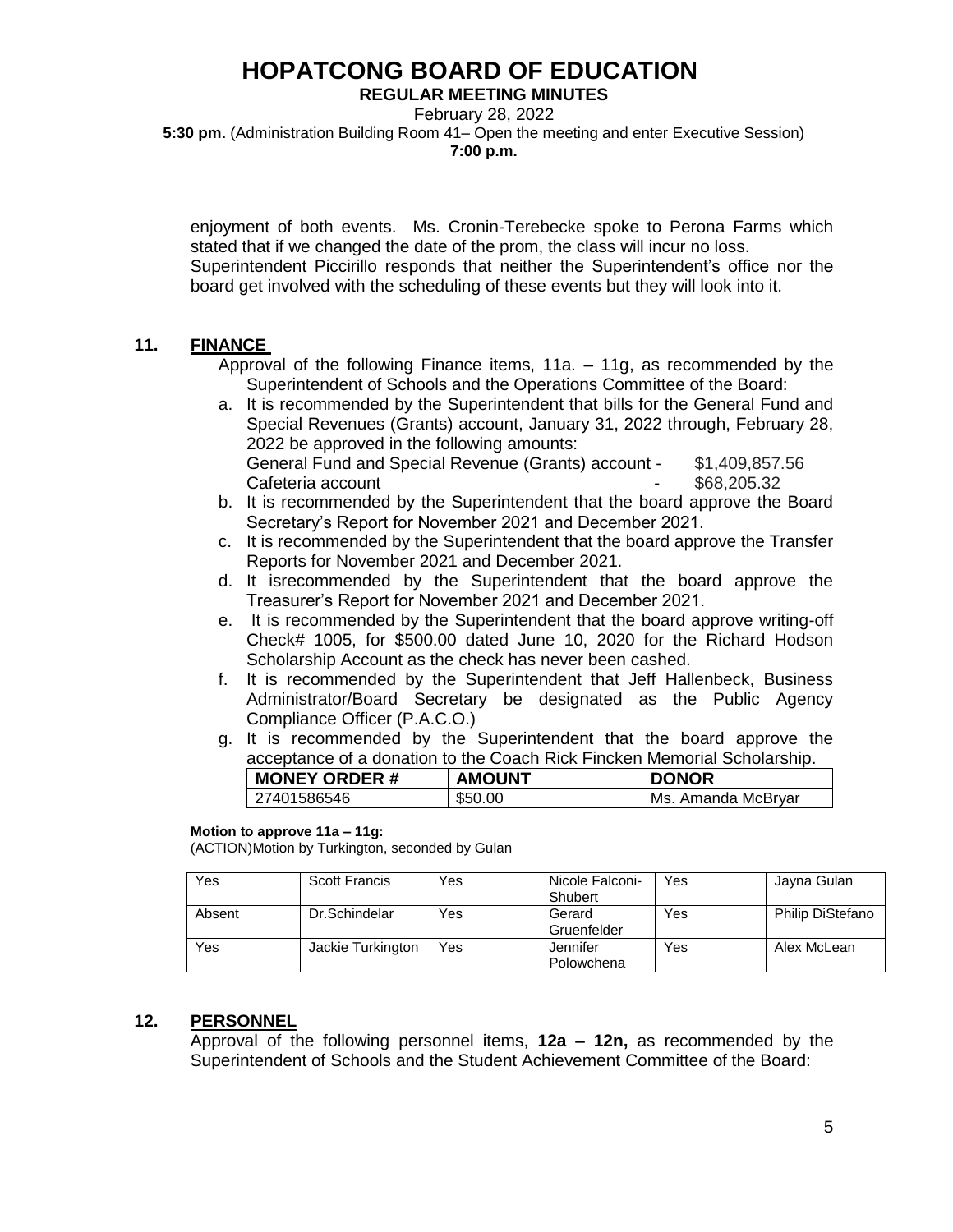**REGULAR MEETING MINUTES**

February 28, 2022 **5:30 pm.** (Administration Building Room 41– Open the meeting and enter Executive Session) **7:00 p.m.**

- a. Approval of employment of **Glaucielle Manco** as a Paraprofessional at the High School with an effective date of March 1, 2022 at a rate of \$14/hour. Should toileting be required there will be an additional \$1 added to the hourly rate.
- b. Approval of employment of **Amie Robertson** as a Paraprofessional at Durban Ave with an effective date of March 7, 2022 at a rate of \$14/hour plus \$1 differential for toileting.
- c. Approval to rescind the employment of **Anwar Yousef** as Part-Time Custodian, 5 hours a day/5 days a week at a prorated salary of \$27,053 which represents .625 of step 2 of the custodian guide per contract.
- d. Approval of employment of **Brandon Cooper** as Full-Time Custodian with a prorated salary of \$43,289 minus \$400 for not having a black seal, which represents step 2 of the custodian guide per contract with an effective date of February 28, 2022.
- e. Approval of **Jeremy Autore** to work as the Temporary Assistance position for 4th Grade LLD Class, for the purpose of lesson planning and grading at a rate of \$35 per hour for 1-2 hours per week/per class period as needed.
- f. Approval to accept the resignation of **Daniel Grodsky** from his position as Multiple Disabilities Teacher at the Hopatcong High School effective March 27, 2022.
- g. Approval to accept the resignation of **Rossella Tripodi** from her position as High School Cosmetology Teacher effective April 29, 2022.
- h. Approval to accept the resignation, for the purpose of retirement of **Robert Duncan** from his position as a Custodian effective February 28, 2022. Robert has worked for the Hopatcong School District for the past 14 years.
- i. Approval to accept the resignation of **Carmela Harrison** from her position as Paraprofessional effective February 28, 2022.
- j. Approval to accept the resignation, for the purpose of retirement **of Laurie Solberg** from her position as Paraprofessional effective February 28, 2022. Laurie has worked for the Hopatcong School District for the past 14 years.
- k. Approval of **Pamela Brennan** as ELA Portfolio Teacher and **Karen Cubberly** as Math Portfolio Teacher at the High School at a rate of \$30.00 per hour, for 3 hours of instructional time and 5 hours of preparation time per week, for a total of 8 hours per week, effective February 22, 2022 to approximately May 6, 2022.
- l. Approval of **Vincent Marinoni** to provide home instruction as needed.
- m. Approval of the following staff to take and receive tuition reimbursements\*, as per contract, upon successful completion of the course and submission of paperwork: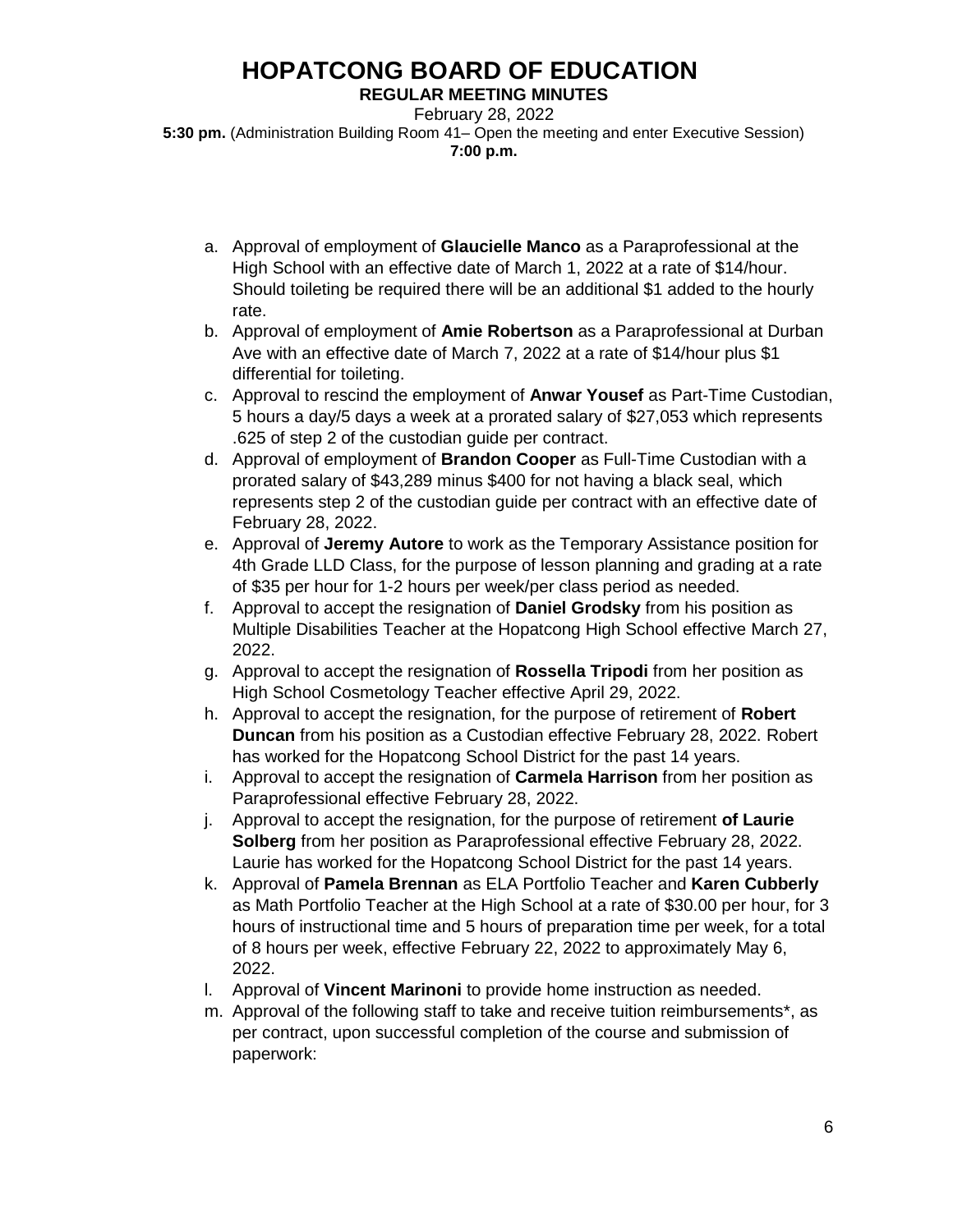### **REGULAR MEETING MINUTES**

February 28, 2022

**5:30 pm.** (Administration Building Room 41– Open the meeting and enter Executive Session) **7:00 p.m.**

### *Course Approval /Reimbursement Approval*

| <b>Name</b>          | <b>Course Title</b>               | <b>Course</b><br><b>Number</b> | Credit(s) | Cost       |
|----------------------|-----------------------------------|--------------------------------|-----------|------------|
| Michelle Minimi      | School Law and Mental Health Code | CSP 6960                       | 3         | \$2378.92  |
| <b>Ashley Miller</b> | Brain Based Teaching and Learning | <b>EDIN 542</b>                |           | \$1.170.96 |
| Ashlev Miller        | CTE CE EPP Stage II               | <b>EDIN 560</b>                | ર         | \$1,170.96 |
| Carolyn Olsen        | CTE CE EPP Stage II               | Stage II                       | 3         | \$685      |

#### *\*The maximum rate of reimbursement per credit is \$390.32 for the 21-22 school year.*

n. Approval of substitutes, teachers and paraprofessionals.

- a. Milagro Segura Paraprofessional
- b. Nicole Zupp Substitute Teacher

#### **Motion to approve 12a – 12n:**

(ACTION)Motion by Falconi-Shubert, seconded by Polowchena

| <b>Yes</b> | Scott Francis     | Yes | Nicole Falconi-<br>Shubert | Yes | Jayna Gulan      |
|------------|-------------------|-----|----------------------------|-----|------------------|
| Absent     | Dr.Schindelar     | Yes | Gerard<br>Gruenfelder      | Yes | Philip DiStefano |
| <b>Yes</b> | Jackie Turkington | Yes | Jennifer<br>Polowchena     | Yes | Alex McLean*     |

\*- Abstain f, g, k, n,

# **13. TRAVEL AND PROFESSIONAL DEVELOPMENT**

Resolved, that the Hopatcong Board of Education approve travel costs as related in this resolution which are educationally necessary and fiscally prudent and are related to and within the scope of the employee's current responsibilities and promotes the delivery of instruction or furthers the efficient operation of the school district. The reimbursement listed in this resolution are in compliance with the state travel reimbursement guidelines as established by the Department of Treasury and Board of Education policy in accordance with N.J.A.C. 6A:23B-1.1. seq

# *Approval of the following staff to attend Professional Development/Conference\**

| <b>Name</b>            | Title                                            | Cost | Date   |
|------------------------|--------------------------------------------------|------|--------|
| <b>McKenzie Norris</b> | 2022 NJECC Annual New Jersey Educational   \$125 |      | 3/9/22 |
|                        | Technology Conference (Virtual)                  |      |        |
| Pamela Brennan         | 2022 NJECC Annual New Jersey Educational   \$125 |      | 3/9/22 |
|                        | Technology Conference (Virtual)                  |      |        |

*\*Cost will be reimbursed upon completion of attendance and all documentation has been provided.* 

**Motion to approve Travel and Professional Development for February 2022:** (ACTION)Motion by Mclean, seconded by Gulan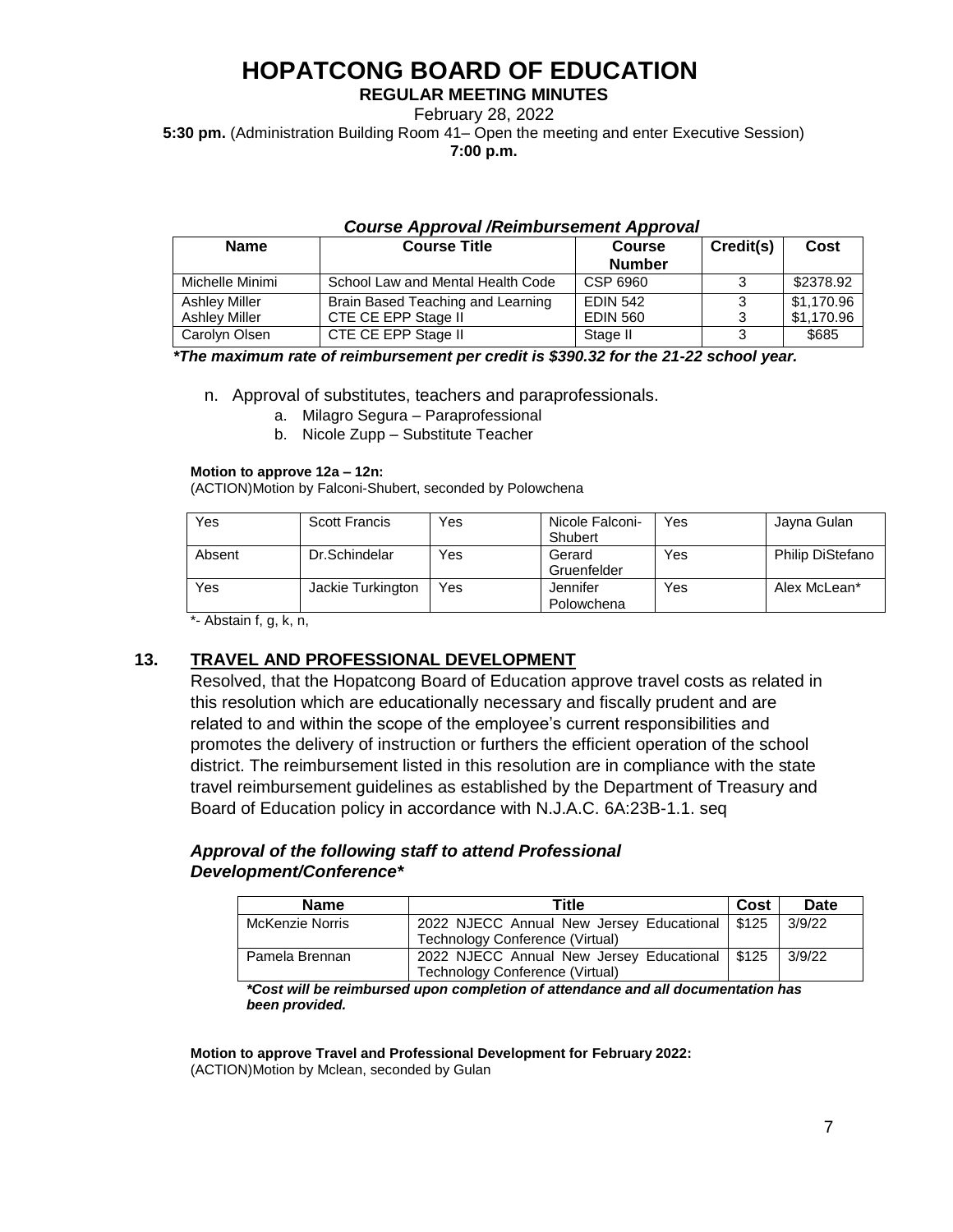**REGULAR MEETING MINUTES**

February 28, 2022

**5:30 pm.** (Administration Building Room 41– Open the meeting and enter Executive Session)

**7:00 p.m.**

| Yes    | Scott Francis     | Yes | Nicole Falconi-<br>Shubert | Yes | Jayna Gulan             |
|--------|-------------------|-----|----------------------------|-----|-------------------------|
| Absent | Dr.Schindelar     | Yes | Gerard<br>Gruenfelder      | Yes | <b>Philip DiStefano</b> |
| Yes    | Jackie Turkington | Yes | Jennifer<br>Polowchena     | Yes | Alex McLean             |

# **14. POLICY & REGULATIONS**

Approval of item **14a**, as recommended by the Superintendent of Schools and the Student Achievement and Operations Committees of the Board:

a. Approval of modifications and additions to the policies and regulations of the Hopatcong Board of Education in accordance with statutory and regulatory changes for approval, as revised, for **FIRST READING**:

| <b>Policy/Regulation #</b> | Title                    |
|----------------------------|--------------------------|
| P 4160                     | PHYSICAL EXAMINATION (M) |

P 5116 EDUCATION OF HOMELESS CHILDREN P 5320 **IMMUNIZATION** P 5411 PROMOTION FROM EIGHTH GRADE (ABOLISH) P&R 5200 ATTENDANCE (M) P&R 5330.04 ADMINISTERING AN OPIOID ANTIDOTE (M) P&R 5350 STUDENT SUICIDE PREVENTION (M)

#### **Motion to approve 14a:**

(ACTION)Motion by DiStefano, seconded by Falconi-Shubert

| Yes    | Scott Francis     | Yes | Nicole Falconi-<br>Shubert | Yes | Jayna Gulan             |
|--------|-------------------|-----|----------------------------|-----|-------------------------|
| Absent | Dr.Schindelar     | Yes | Gerard<br>Gruenfelder      | Yes | <b>Philip DiStefano</b> |
| Yes    | Jackie Turkington | Yes | Jennifer<br>Polowchena     | Yes | Alex McLean             |

# **15. STUDENTS AND SERVICES**

Approval of the following items, 15a-15b as recommended by the Superintendent of Schools and Student Achievement Committee of the Board:

- a. Approval for continued home instruction services for student no. 14471 for 5 hours per week. Instruction will be provided by Hopatcong certificated staff at the rate of \$35.00 per hour until approximately 3/1/22.
- b. Approval for 10 hours of home instruction services per week for student no. 14466. Instruction will be provided by Hopatcong certificated staff at the rate of \$35.00 per hour from February 10, 2022 until approximately April 1, 2022.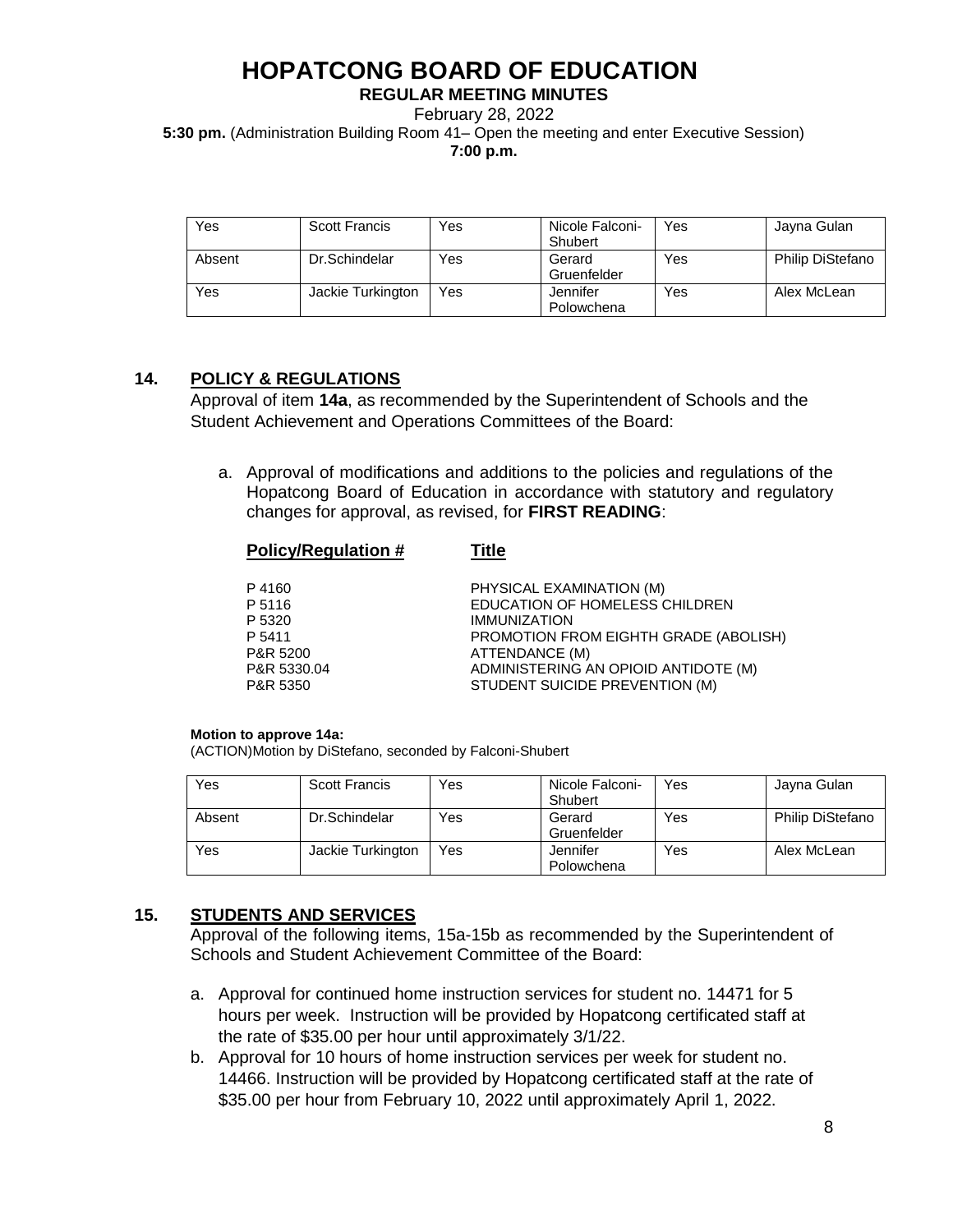### **REGULAR MEETING MINUTES**

February 28, 2022

**5:30 pm.** (Administration Building Room 41– Open the meeting and enter Executive Session)

**7:00 p.m.**

### **Motion to approve 15a-15b:**

(ACTION)Motion by Choose an item., seconded by Choose an item.

| <b>Scott Francis</b> |           | Nicole Falconi-<br>Shubert | Jayna Gulan             |
|----------------------|-----------|----------------------------|-------------------------|
| Dr.Schindelar        |           | Gerard<br>Gruenfelder      | <b>Philip DiStefano</b> |
| Jackie Turkington    | --------- | Jennifer<br>Polowchena     | Alex McLean             |

### **16. RESOLUTIONS**

- a. It is recommended by the Superintendent that the Board of Education approve the submission of the 2020-2021 HIB Grade Self Assessment to the New Jersey Department of Education.
- b. It is recommended by the Superintendent that the Board of Education approve the HOPA side bar.

### **Motion to approve 16a-16b:**

(ACTION)Motion by Choose an item., seconded by Choose an item.

| <b>Scott Francis</b> |           | Nicole Falconi- | Jayna Gulan             |
|----------------------|-----------|-----------------|-------------------------|
|                      |           | Shubert         |                         |
| Dr.Schindelar        |           | Gerard          | <b>Philip DiStefano</b> |
|                      |           | Gruenfelder     |                         |
| Jackie Turkington    | --------- | Jennifer        | Alex McLean             |
|                      |           | Polowchena      |                         |

# **17. SUSSEX COUNTY REGIONAL COOPERATIVE (Transportation Cooperative Funds)**

- a. The Superintendent and the Director of Transportation recommend the *approval of bills* for the Sussex County Regional Cooperative Operating account for February 1, 2022 through February 28, 2022 in the amount of \$10,552.97 for Regular bills and \$4,679,147.60 for Contractor bills.
- b. The Superintendent and the Director of Transportation recommend the *approval* of *travel*  to attend the Annual NJ Pupil Transportation Conference and Exhibit Show in Atlantic City, NJ, March 24<sup>th</sup>-25<sup>th</sup>, 2022. The conference costs are in compliance with the state travel reimbursement guidelines/state waiver. Total cost of conference registration, lodging and mileage not to exceed \$1,720.00 for the following staff: Janine Byrnes, Kathy Schwab, Dana Jones.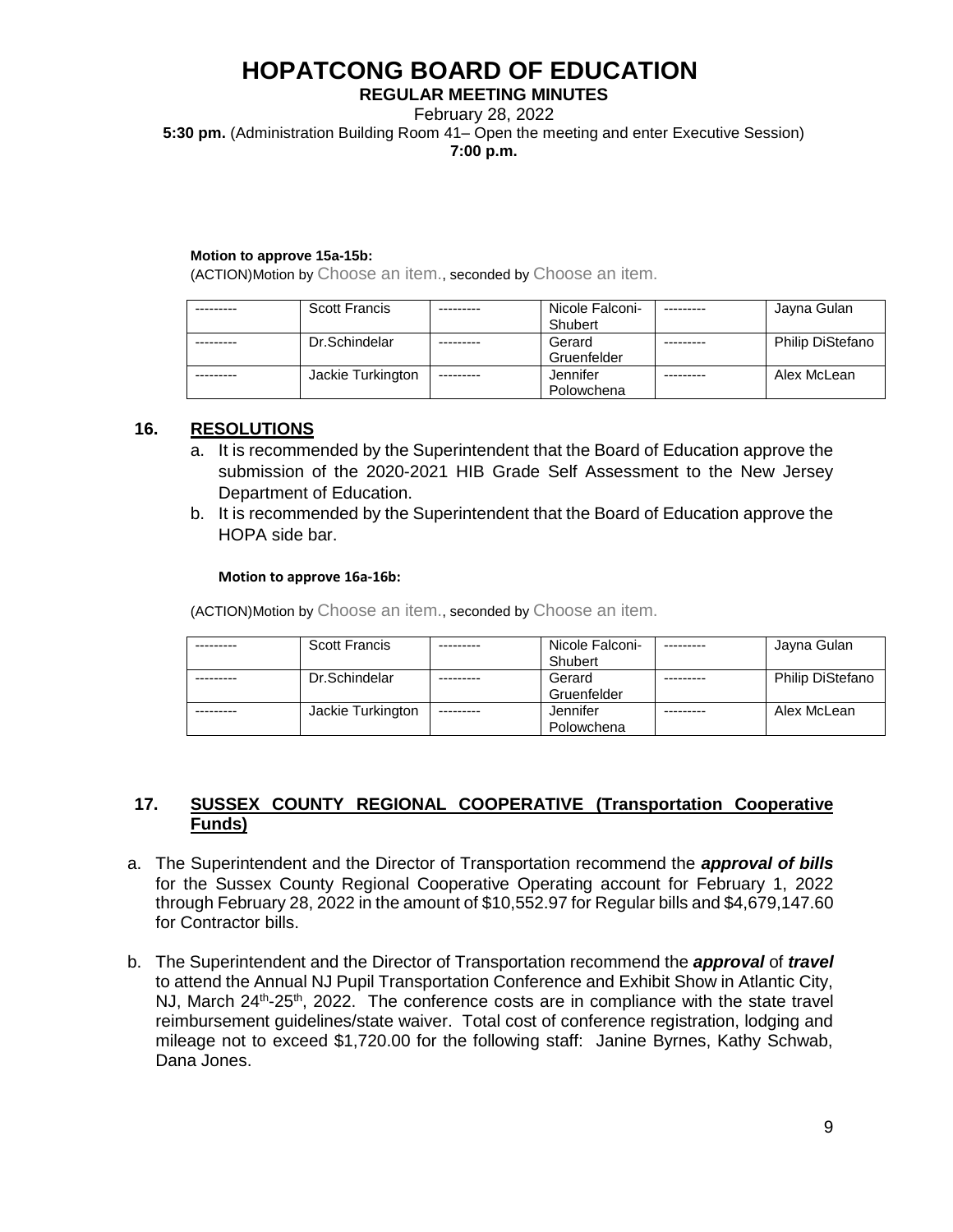**REGULAR MEETING MINUTES**

February 28, 2022 **5:30 pm.** (Administration Building Room 41– Open the meeting and enter Executive Session) **7:00 p.m.**

- c. The Superintendent and the Director of Transportation recommend the approval of Fair Lawn Public School District as a *New Member District for* the 2021-22 School Year.
- d. The Superintendent and the Director of Transportation recommend the *approval for Participation in Coordinated Transportation* contracts with Warren County Special Services School District for the 2022-2023 School Year.
- e. The Superintendent and the Director of Transportation recommend the *approval of the 2021-22 salary* of \$105,000 for Kathleen Schwab, Assistant Director, retroactive to July 1,2021.

# f.

- 1. The Superintendent and the Director of Transportation recommend the *acceptance* of student transportation *quotations for Special Education Routes* for the 2021-22 School Year as listed on Exhibit A.
- 2. The Superintendent and the Director of Transportation recommend the *award* of student transportation *quotations for Special Education Routes* to the lowest, responsible and responsive bus contractor companies for the 2021-22 School Year as listed on Exhibit A.
- 3. The Superintendent and the Director of Transportation recommend the *acceptance* of student transportation *quotations* for *Athletic/Class/Field Trips* for the 2021-22 School Year as listed on Exhibit A.
- 4. The Superintendent and the Director of Transportation recommend the *award* of student transportation *quotations for Athletic/Class/Field Trips* to the lowest, responsible and responsive bus contractor companies for the 2021-22 School Year as listed on Exhibit A.
- 5. The Superintendent and the Director of Transportation recommend the *acceptance* of *bids submitted* from the December 14, 2021 Bid # 2021-22-05 for the 2021-22 School Year as listed on Exhibit A.
- 6. The Superintendent and the Director of Transportation recommend the *award of bids submitted* from the December 14, 2021 Bid # 2021-22-05 to the lowest, responsible and responsive bus contractors for the 2021-22 School Year as listed on Exhibit A.
- 7. The Superintendent and the Director of Transportation recommend the *rejection of bids submitted* from the December 14, 2021 Bid # 2021-22-05 due to non-compliance or termination of routes for the 2021-22 School Year as listed on Exhibit A.
- 8. The Superintendent and the Director of Transportation recommend the *acceptance of contract addendums* for routes for the 2021-22 school year as listed on Exhibit A.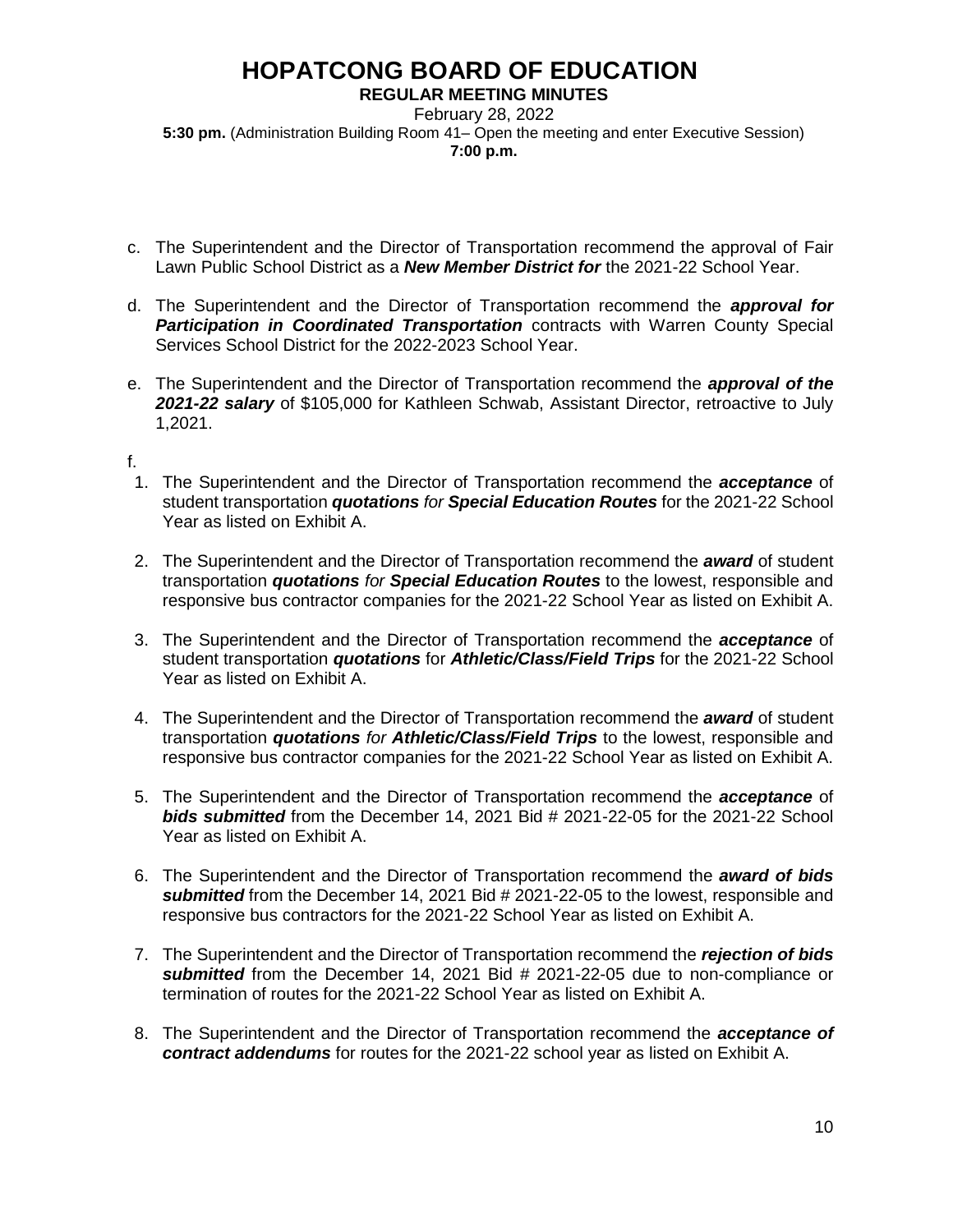### **REGULAR MEETING MINUTES**

February 28, 2022 **5:30 pm.** (Administration Building Room 41– Open the meeting and enter Executive Session) **7:00 p.m.**

- 9. The Superintendent and the Director of Transportation recommend the *acceptance of corrections* on the 2021 Extended School Year Renewal as listed on Exhibit A. (The corrections are necessary due to clerical errors to correct the board minutes for county approval of the contracts.)
- 10. The Superintendent and the Director of Transportation recommend the *acceptance of corrections* on the 21-22 School Year Renewal Routes as listed on Exhibit A. (The corrections are necessary due to clerical errors to correct the board minutes for county approval of the contracts.)

### **Motion 15a-b through 17f -10**

(ACTION)Motion by Falconi-Shubert, seconded by Gulan

| Yes    | <b>Scott Francis</b> | Yes | Nicole Falconi- | Yes | Jayna Gulan             |
|--------|----------------------|-----|-----------------|-----|-------------------------|
|        |                      |     | Shubert         |     |                         |
| Absent | Dr. Schindelar       | Yes | Gerard          | Yes | <b>Philip DiStefano</b> |
|        |                      |     | Gruenfelder     |     |                         |
| Yes    | Jackie Turkington    | Yes | Jennifer        | Yes | Alex McLean             |
|        |                      |     | Polowchena      |     |                         |

# **18. BOARD OF EDUCATION – MEMBER COMMENTS**

Mrs. Turkington: Thanked all for coming to meeting; indicated that Ms. Cronin-Terebecke would receive answers to her questions regarding the scheduling of Prom and Graduation on consecutive nights. Always happy for productive conversation. The board is working diligently to ensure good and positive things are happening here and they all have the best interests of the Hopatcong students at heart.

Mrs. Gulan: Thanks Jackie Turkington for all her positive comments. The board should ask questions before meeting and they should all try to communicate better as a team. Mrs. Polowchena Ditto to above. Can't wait until March 7 and no more mask wearing. Boys Varsity Basketball are conference champs.

Mrs. Falconi-Shubert: Thank you to Joe for his work on reviving the ski club and working with the Chinese school which took over HMX to establish an Orchestra Club and introduce the Cello, Viola and Violin to our students. A shout-out to Mr. Dipple at the MS who is offering help to students that are not even in his classes. It is so nice to celebrate all these great students and athletes that are wonderful role models to the younger students.

Mr. McLean: Good seeing the kids here in the meeting. Thank you for coming.

Mr. DiStefano: The Pre-K opportunity is great; very happy about that opportunity;

Gerry was right, it is not clear on the agenda that there is a separate budget for Coop.

Mr. Gruenfelder: Very concerned with the \$1.9m budget gap that the district is facing and the Finance Committee is working very hard to try and close that gap.

Mr. Francis: School district finances are a very complicated system; everyone on this board is doing it from their heart; Mr. Francis read a quote that he saw today that says,